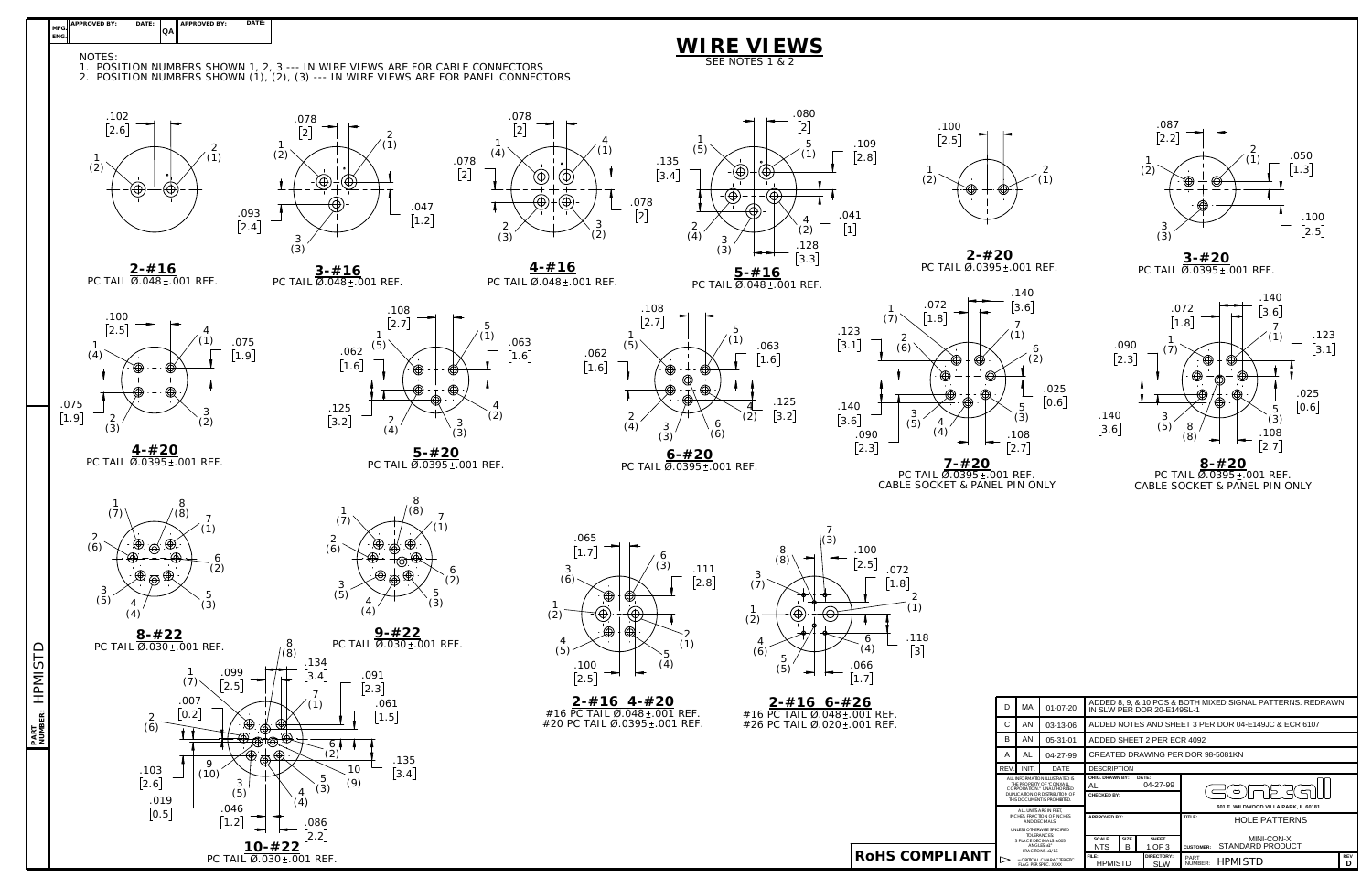**RoHS COMPLIANT**



| D                                                                                                                                                                               | MA    | 01-07-20    | ADDED 8, 9, & 10 POS & BOTH MIXED SIGNAL PATTERNS. REDRAWN<br>IN SLW PER DOR 20-E149SL-1        |                    |                          |                                                                                             |                 |  |  |  |
|---------------------------------------------------------------------------------------------------------------------------------------------------------------------------------|-------|-------------|-------------------------------------------------------------------------------------------------|--------------------|--------------------------|---------------------------------------------------------------------------------------------|-----------------|--|--|--|
| C                                                                                                                                                                               | AN    | 03-13-06    |                                                                                                 | SEE SHEET 1        |                          |                                                                                             |                 |  |  |  |
| B                                                                                                                                                                               | AN    | 05-31-01    | SEE SHEET 1                                                                                     |                    |                          |                                                                                             |                 |  |  |  |
| A                                                                                                                                                                               | AL    | 04-27-99    | CREATED DRAWING PER DOR 98-5081KN                                                               |                    |                          |                                                                                             |                 |  |  |  |
| lEV.                                                                                                                                                                            | INIT. | <b>DATE</b> |                                                                                                 | <b>DESCRIPTION</b> |                          |                                                                                             |                 |  |  |  |
| ALL INFORMATION ILLUSTRATED IS<br>THE PROPERTY OF "CONXALL<br>CORPORATION * UNAUTHORIZED<br>DUPLICATION OR DISTRIBUTION OF<br>THIS DOCUMENT IS PROHIBITED.                      |       |             | ORIG. DRAWN BY:<br>DATE:<br>04-27-99<br>AL<br>CHECKED BY:                                       |                    |                          | $\circ$<br>ک حل<br>601 E. WILDWOOD VILLA PARK, IL 60181                                     |                 |  |  |  |
| ALL UNITS ARE IN FEET.<br><b>INCHES. FRACTION OF INCHES</b><br>AND DECIMALS<br>UNLESS OTHERWISE SPECIFIED<br>TOI FRANCES:<br>3 PLACE DECIMALS ±.005<br>ANGLES $+1$ <sup>*</sup> |       |             | <b>APPROVED BY:</b><br><b>SCALE</b><br><b>SIZE</b><br><b>SHEET</b><br><b>NTS</b><br>B<br>2 OF 3 |                    |                          | TITLE:<br><b>HOLE PATTERNS</b><br>MINI-CON-X<br><b>STANDARD PRODUCT</b><br><b>CUSTOMER:</b> |                 |  |  |  |
| <b>FRACTIONS +1/16</b><br>= CRITICAL CHARACTERISTIC<br><b>FLAG PER SPEC. XXXX</b>                                                                                               |       |             | FILE:<br><b>HPMISTD</b>                                                                         |                    | DIRECTORY:<br><b>SLW</b> | PART<br><b>HPMISTD</b><br>NUMBER:                                                           | <b>REV</b><br>D |  |  |  |